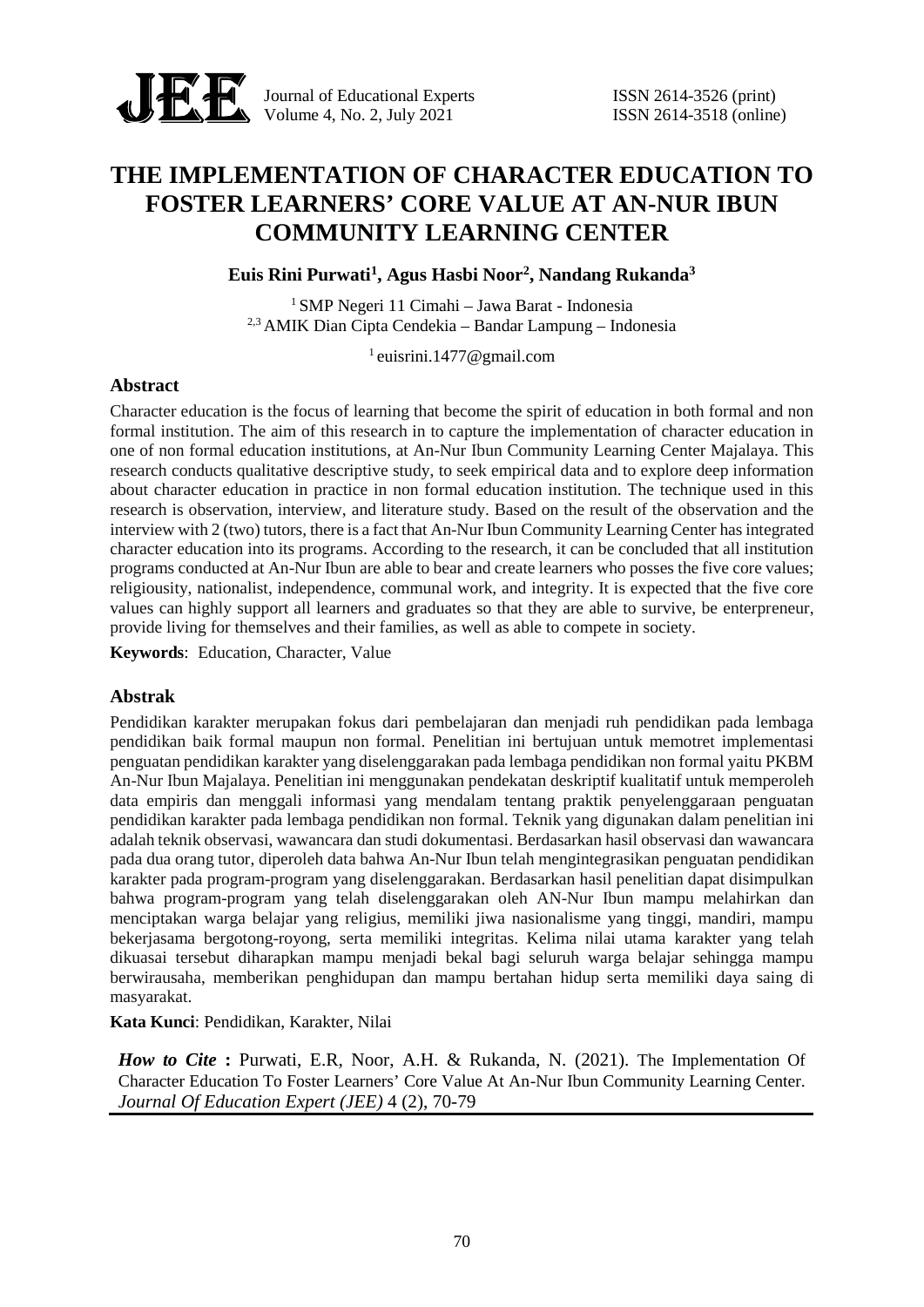### **INTRODUCTION**

Character Education is an Indonesian movement integrated in learning process as an effort to fulfil and reach competence standard of graduates. The global inclination in which people and the civilization transform becomes the background of this national movement. Besides, the advancement of information and technology is the reason why character education becomes very urgent. In addition, character is also included into one of the basic components of education in 21st century learning. Developing character among the learners is not instant. It needs participation from the people surrounding, such as parents, teachers/ tutors, and learning community. Tutors, as major component in a learning community, need to have better understanding about the objectives, the principles, and the advantages of character education. They must have a better understanding about the importance of character education to foster core values of learners in learning community.

It is mandatory for both formal and non formal education institution to apply character education. The implementation of character education, especially in non formal education is challenging, since the learners are varied in ages. Besides, their learning environment, learning support, and learning motivation in having education is very contrast and complex. There is An-Nur Ibun community Learning Center, one of non formal education institutions, which has been applying character education into its curriculum and programs. The aim of this research is to seek evidences of how character education is put into practices by the tutors at An-Nur Ibun Community Learning Center. What strategy have the tutors implemented? What are the obstacles the tutors face during the implementation? How to evaluate the effectiveness of the strategy in fostering the core values among learners?

Character derives from the Greek charaktêr, which refers to a mark impressed upon a coin (Pala, 2011). Later and more generally, Homiak (in Pala, 2011) states that "character' comes to mean a distinctive mark by which one thing was distinguished from others, and then primarily to mean the assemblage of qualities that distinguish one individual from another. Character education or, more broadly moral development from piagetian constructivist perspective, emphasizes the active and social nature of development. The constructivist perspective is valuable for character education because it offers guidelines to teachers/tutors and administrators about how to create the kind of interpersonal atmosphere conductive to the child's construction of good character (Devries, 1999). Moreover, Devries states that in order to foster the construction of good character, a certain kind of interpersonal context must be created. Among the principles of constructivist education is for the teacher to establish an interpersonal atmosphere in which mutual respect is continually practiced. A descent interpersonal relation among teachers, students and administrators will constitute learners' experience at school.

In addition, Thomas Lickona (in Pala, 2011) describes character education as "the deliberate effort to cultivate virtue." Young learners will not grow and become a young adult themselves. It needs consistency and simultant approach from adult to teach them through model and encouragement.

Guranik (in Sutjipto, 2011) defines character or "charassein" in Greek as carving to form a pattern, meaning that "individual attitude and moral pattern". In building character among children, it needs proccess to "carve" with a proper nurture so that they become characterised people.

Character is the way of people think and act, concerns their beliefs as well as their personality as a result of the internalization of the virtues that is considered and become the fundament of how people think, behave and take action. Pusat Kurikulum (The Center of Curriculum) stated that virtues consist of values, moral, and norms such as honesty, eagerness to take action, trustworthy, and respectful to others.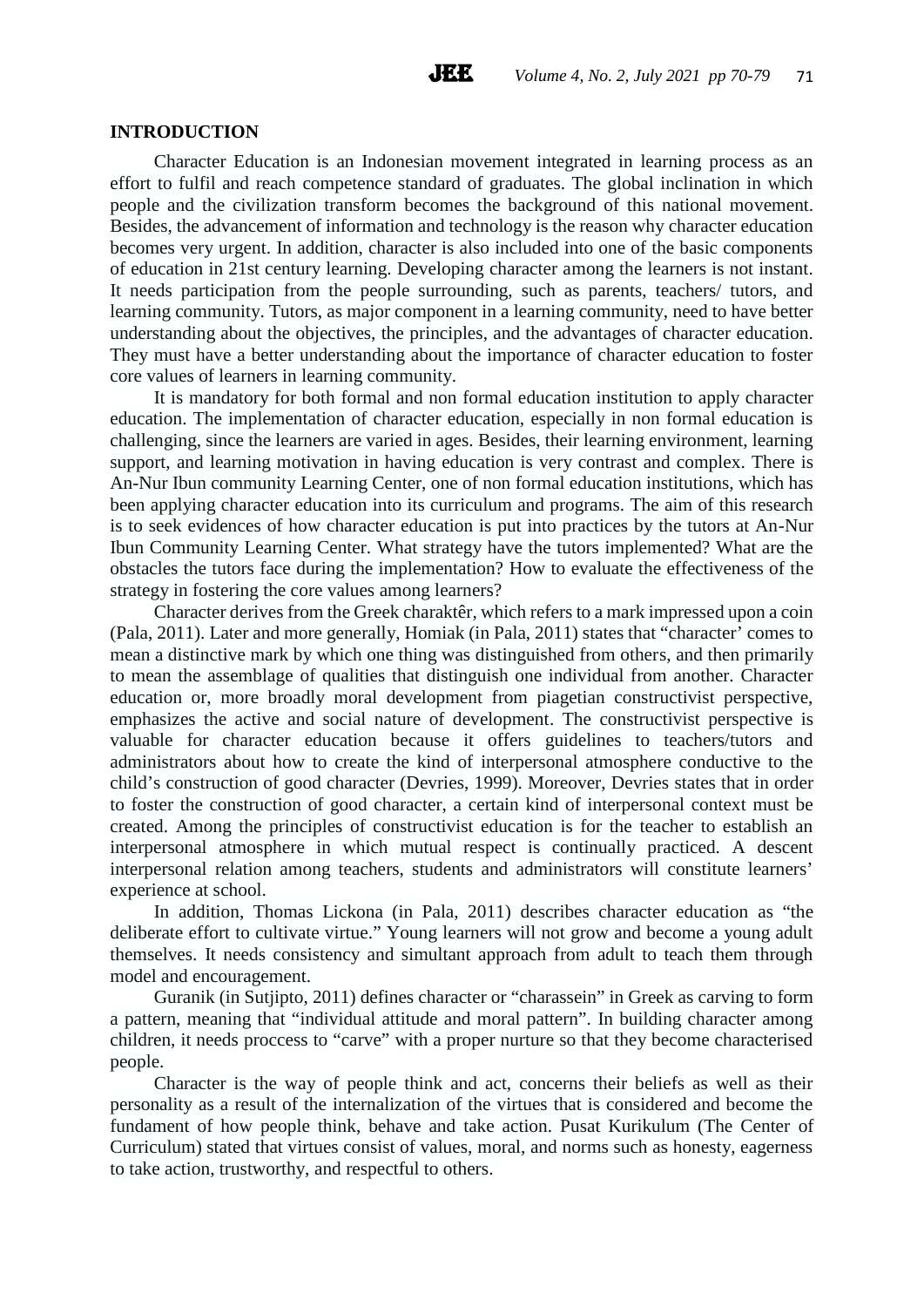Purwati, Noor & Rukanda. (2021). The Implementation Of Character Education To Foster Learners' Core Value At An-Nur Ibun Community Learning Center 72

Meanwhile, Jones (Jones et al., 1999) defines character education as the wide range of approaches used by educators to foster good values and character traits in young people.

According to Indonesian President Regulation No. 87 Year 2017 about Character Education, there are eighteen values which are developed as the actualization of the nurture of character education among students and learners. Those are religious values, honesty, tollerant, discipline, hard work, creative, independent, democratic, curiosity, the spirit as a nation, having devotion to the country, respecting the achievement, being communicative, peace lover, fond of reading, environment awareness, social awareness, and being responsible. Those eighteen characters are then summarized become five core values as the manifestation of the values that must be developed. The five core values are religiousity, nationalism, independent, communal work, and integrity (Ministry of Education, 2018).

The first core value that must be developed is religiousity. Siswanto stated that "character education that put religiousity as a fundament refers to the basic values that exist in religion (islamic values). The character values that become the basic principles of character education are taken from the good examples of the prophet Muhammad reflected in the daily act and behavior such as shiddiq (honest), trustworthy, tabligh (transparent in delivering message), and fathanah (intelligent) (Siswanto, 2013). Meanwhile, Komara (Komara, 2018) states that religious value reflects the belief in the Almighty God which is shown in the way how to worship the God, respect the diversity of religions, be tollerant to other religions and beliefs, and able to live in peace with others in different religions.

The second core value is nationalism. According Sumarmi (Bakar & Noor, 2018), nationalism is derived from the word "nasional" which means understand or aware of being citizen of the country who potentially keep the Indonesian identity, integrity, prosperity and power together. In other words, this awareness is so called as national awareness. National awareness is the quality and integrity of human as a nation, subject of culture and the country, as well as subject of morale.

The third core value is independent. Koesoema and Yusuf (in Komara, 2018) stated that independent consists of several sub-values, such as hard work (work ethic), tough, struggle, professional, creative, brave, and become long-life learners. Independent is an attitude and act in which there is no dependent acts on others, eager to use all resources, thought, and time to make hopes, dreams and ideals come true.

The fourth core value is communal work. Zainal and Wahono (Komara, 2018) stated that communal work reflects the action of collaborative, supportive and problem-solving spirit. It also creates healthy communication and relationship as well as supports peers and society. Communal work includes respective value, collaborative, inclusive, consent, eager to discuss to meet agreement, helpful, corresponding, empathetic, anti- discriminative, anti harrasment, and voluntarily.

The fifth core value is integrity. Asmani, Samani & Hariyanto, Barnawi& Arifin, and Yusuf (in Komara, 2018) states that integrity is a value that becomes the basis of people's acts as an effort to be trustworthy in their utterance, action, and work as well as having commitment and loyality to humanity and the integrity of moral values. Integrity consists of resposible action as a citizen, actively participated in social life, and being consistent in utterances and actions based on the truth. The sub-values of integrity are honest, being love trust, loyal, having moral commitment, anti-corruption, fair, responsible, noble, and respect dignity of the people.

Based on Character Education Concept and Regulation from Indonesian Ministry of Education and Culture, it is stated that there are 3 (three) approaches that can be conducted in its implementation. Those are classrom-based approach, school culture-based approach, and community-based approach. The involvement of all elements is the major key to success. Hood (Hood, 2011) states that comprehensive character education leads to the highest levels of academic success. Moreover, Hara (in Hood, 2011) states that parental engagement seems to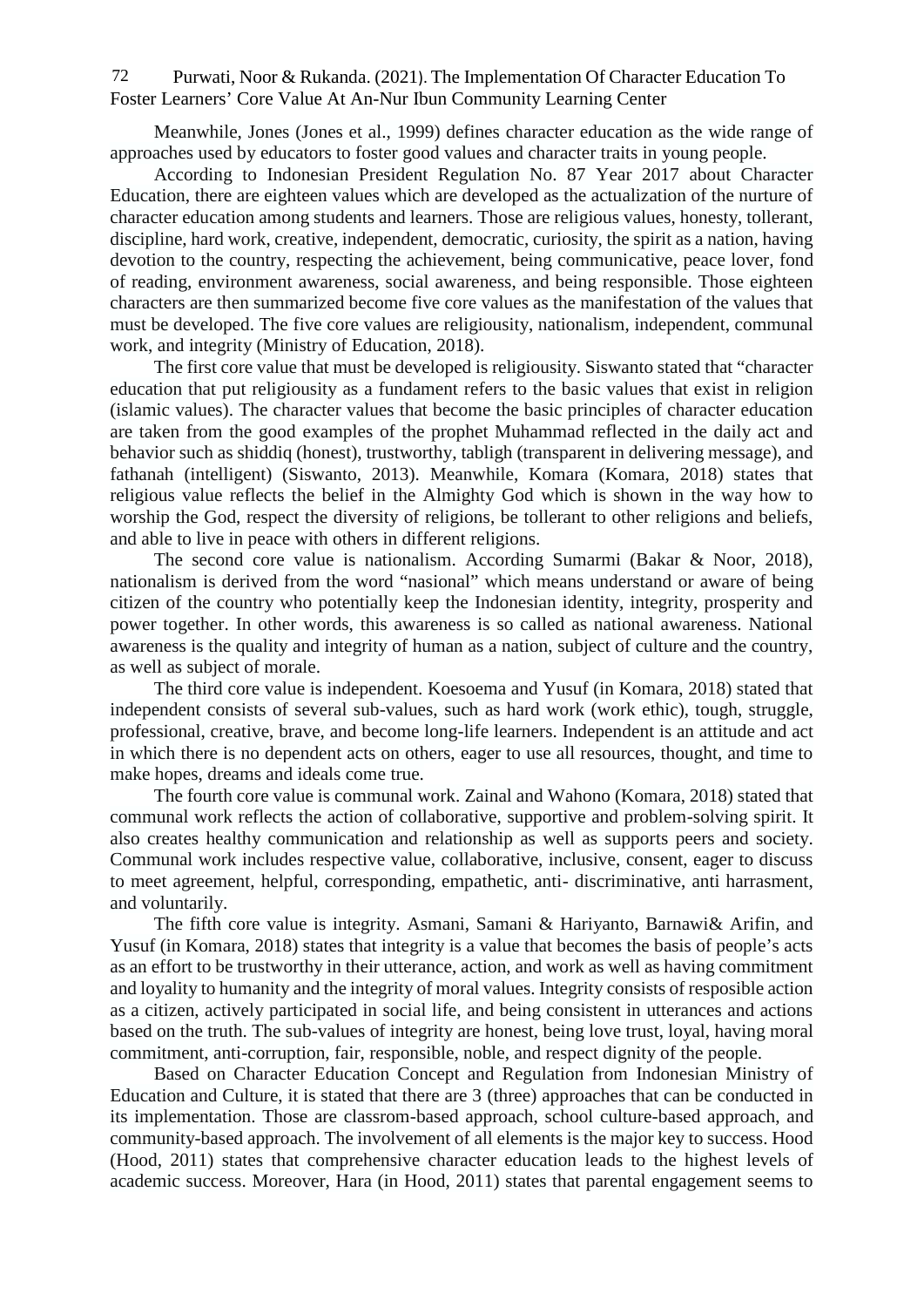be "the primary vehicle by which to elevate academic achievement," to many educators. So, it needs active participation and good collaboration among school elements and parents to create holistics competencies of graduates.

**JEE** 

The implementation of character education Character education as a national program in building character among pupils is a mandatory to be implemented in formal and non formal education such as schools and community learning centres. It is an effort to build fundamental values in education ecosystem to improve and strengthen pupils' competencies. There have been character building best practices in formal and non formal education institutions, among them is at An-Nur Ibun Community Learning Center.

In non formal institution such as An-Nur Ibun Community Learning Center, Character education is also mandatory to be conducted. Different from other formal institutions, learners are much more heterogenous. Besides, the Center's learning environment, learning support and learners' motivation in engaging to learning is quite contrast and complex. It becomes a challenge for the Community Learning Center institution in developing appropriate strategy to implement character education to learners. In accordance with that, it is necessary to develop appropriate strategy for education stake holders especially tutors in Community Learning Center in fostering core values of Character Education to learners. In this research, the reasearcher is interested in capturing one of community learning centre institutions that has successfully implemented character education to the learners. It has successfully set several programs which put moral values as its mission and succeded to improve the quality of life among learners with those programs. This community learning centre is expected to be a role model for other non formal institutions in strengthening character education and its practice among the learners so that this program gives a high posotive impact in building fundamental values among the learners.

This reseach focuses on 5 core values in which An-Nur Community Learning Center put into practice. According to the result of the resercher's interview with the tutors (March 2021), it is shown that unlike other formal education institutions, An-Nur Ibun Learning Center, as a non-formal education institution, finds challenges in implementing character education in their learning envnironment and learning activities.

#### **METHOD**

The study of will conduct qualitative descriptive study. In order to capture character education practices among the tutors at An-Nur Ibun Community Learning Center, the researcher provides instrument containing questions for several tutors. The survey contains open-ended questions, including: the implementation of character education practices the tutors have conducted in Ibun learning community, the strategy they have conducted, the obstacles they meet in conducting character education and the evaluation of the implementation from both tutors and institution. Beside that, the researcher will observe and capture the involvement of other institution members such as administrators, principals, the head of the organization, and the third party that gives fund and support. All information from the respondents is then collected, transcripted and verified by the respondents to make sure that the result us credible and valid, so that at the end, the result can be written as a reseach report.

### **RESULTS AND DISCUSSION**

#### **Results**

This research is conducted by doing interview to 2 (two) tutors of PKBM An-Nur Ibun, a male tutor and a female tutor. Based on the interview, there are 3 (three) steps that the institution does, related to the implementation of character education. those are planning,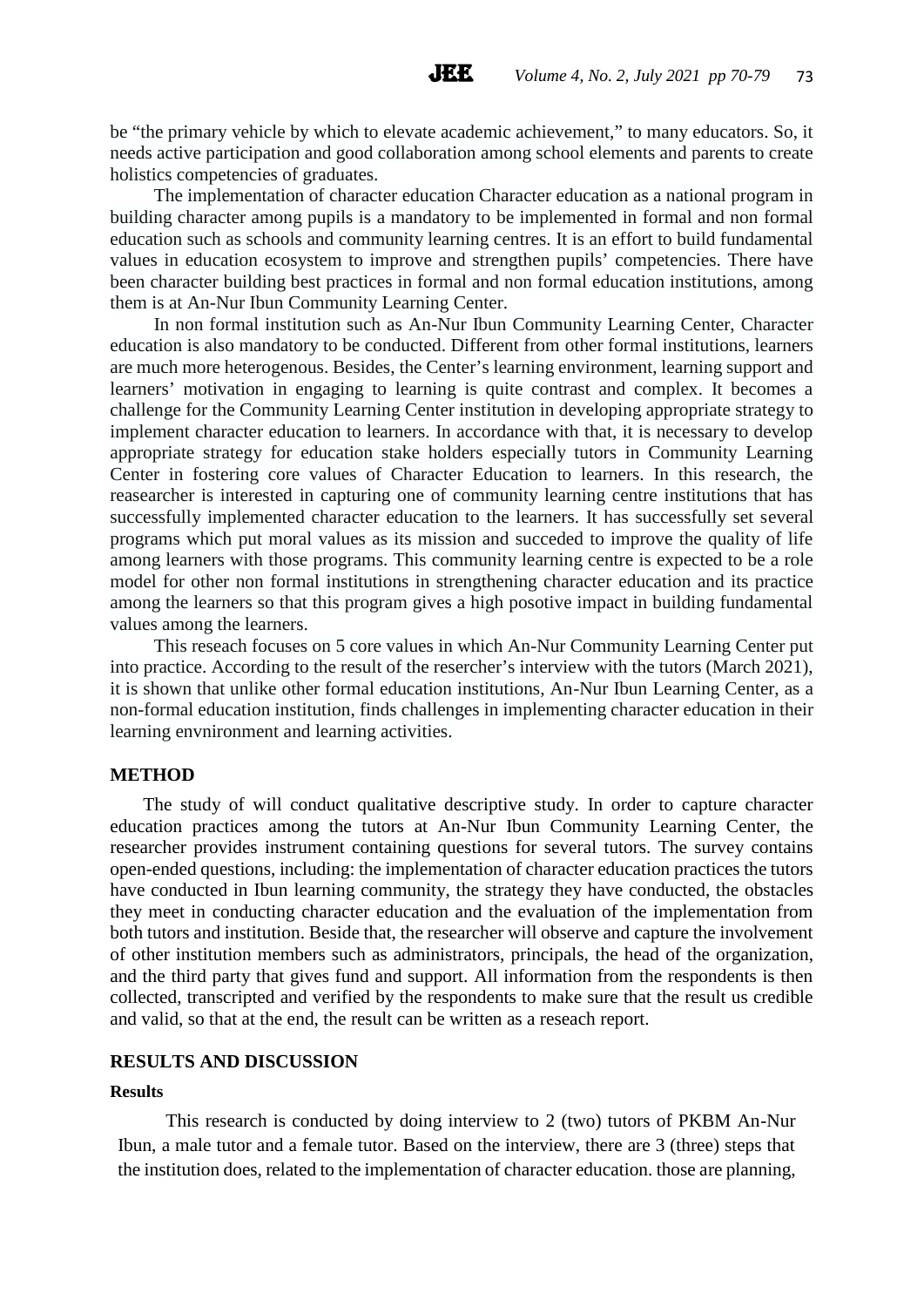Purwati, Noor & Rukanda. (2021). The Implementation Of Character Education To 74 Foster Learners' Core Value At An-Nur Ibun Community Learning Center

implementation and evaluation.

In planning, tutors and management staffs design the values that will be embedded into the curriculum. Then, it is disseminated to all institution members (principal, tutors, administration staffs, parents and learners). In its implementation, tutors include character education in the lesson plan/ training plan and during teaching learning process. Learners apply what they learn from their tutors. Tutors treat learners with care and respect, set a good example, create supportive learning environment and correct learners' inappropriate behaviour. This treatment is in line with the statement that teachers, as one of the important parts in developing character education among students, act as caregivers, models and mentors, treating students with love and respect, setting good example, supporting pro social behaviour and correcting hurtful action (Pala, 2011). To evaluate character education practice, tutors assess learners through classroom observation. Tutors write the findings during learning activities in their observation journal. The findings can be both positive and negative behaviour. The special learners who perform negative behaviour are then given treatment through individual approach to fix it. To perform sustainable support, tutors establish a program as continuous learners' assessment in the classroom.

In its implementation, there have been several activities to develop character of learners at An-Nur Ibun Community Learning Center as follows:

# **1. Enterpreneurship Training Program**

The learners who participate in this program are mostly male and female adult. They are trained to have life skills such as designing and tailoring a distinctive outfit. Ibun Area is very famous for its local garment industry, sarong, an ethnic woven fabric that is usually worn by men especially for doing worship. This fabric is well known for its affordable price. However, there has been inovation and creativity that brings this local fabric becomes universal and has higher value. It is the pricipal of An-Nur Ibun Learning Center who becomes the initiator. An-Nur Ibun becomes the pioneer of the modification of the fabric into different purposes. They create unique outfit from that fabric so that it has a higher value and worthy to be worn in national ocassion. This creativity and innovation represent the manifestation of the appreciating and conserving Indonesian culture.

### **2. Street Children Nurturance**

There is a unique phenomenon that, although Ibun is located in the beautiful village near Kamojang Geothermal tourism object, there are several groups of teenagers who proclaim that they are punk community. Their existence is quite annoying. They are nomadden. They don't settle in one dwelling. They are more comfortable living on the street, wear dirty clothes, unschooled, and sometimes act inappropriately. Their existence become the concern of An-Nur Ibun Learning Center to be the pioneer to reach them using appropriate approach and treatment so that they become aware of their own life and their surrounding. With intensive personal approach through one of the community members who came to An-Nur to enrol schooling, finally other members are interested in coming and joining the activity held by An-Nur Ibun Learning Center. Some of them enrol the equivalency education, some others join enterpreneurship Training Program to equip them life skills so that they will be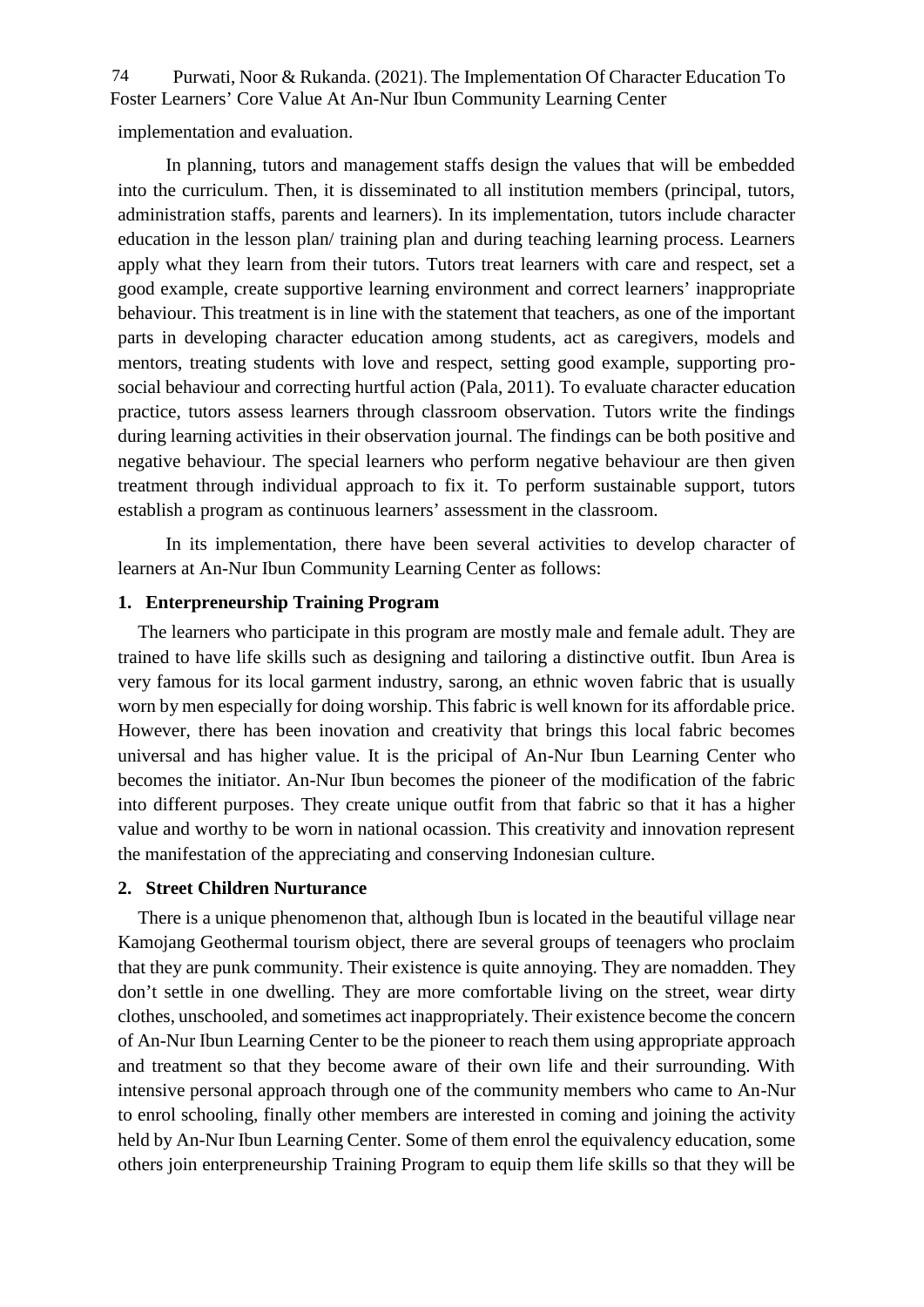more accepted in their living society.

# **3. Women Empowerment**

There is a special program that An-Nur Ibun held, addressed only to women. it is named Independent Women Community. This women community becomes an agent for all housewives living in Ibun to be more productive and independent. It is founded in 2016. Pertamina Geothermal Energy, a coorporation that lies near Ibun, becomes the foster partner of this program. It gives support to this program and gives opportunity to this community to develop their small business by funding them and let them introduce their products. They are trained to improve the quality of their products so that it will be more valuable. The products consist of traditional food, handicrafts and clothings. There has been a standard for the traditional food produced. The product must be preservatives-free and chemical colouring-free so that it has better quality and will be more acceptable in public market. Besides, the women are also given opportunity to improve their education by joining equivalency education as well as moral education so that as the members of organisation and as parents, they can be the role model for their children at home. They are expected to be able to transfer knowledge, skill and moral values they lerned after being the member of this empowerment organisation.

**JEE** 

# **4. Equivalency Education**

As a non formal education institution, An-Nur Ibun also carries out equivalency education equals to junior high school and senior high school. Unlike formal schools, the target of An-Nur Ibun Equivalency Education Program are mostly workers who can not attend the classes in formal school. They learn everyday from Monday to Saturday, at 1 p.m. to 4.15 p.m. The number of subjects the learners learn in the class are the same as those learnt in formal schools. Since the learners are mostly those who are workers, it needs an effective approach to include moral values during learning activity so that at the end of the program they are equipped with sufficient knowledge and skill as well as well-good behaviour to build higher self-confidence and pride. In its practice, character education is embedded in each subject through the relevant topics that will be taught. Each subject includes the values that learners are expected to gain by creating learning circumstances that support active participation among learners. In its implementation, tutors are not only developing learners' knowledge and skills but also developing learners awareness that there are values that they have to put into real practices. Narvarez (Narvaez & Lapsley, 2008) states that effective teaching for moral character aligns with best practice instruction for academic achievement. He states that preservice teachers should consider not only how instructional practice influences academic learning but also how it shapes students character development.

# **5. Teaching and Learning Strategies**

To build characters among learners, especially in equivalency education, tutors do collaboration with the principal. Tutors integrate character education during their teaching proccess, while the principal guide learners in discrete schedule. There is a comprehensive approach performed by tutor and principal in building character among learners.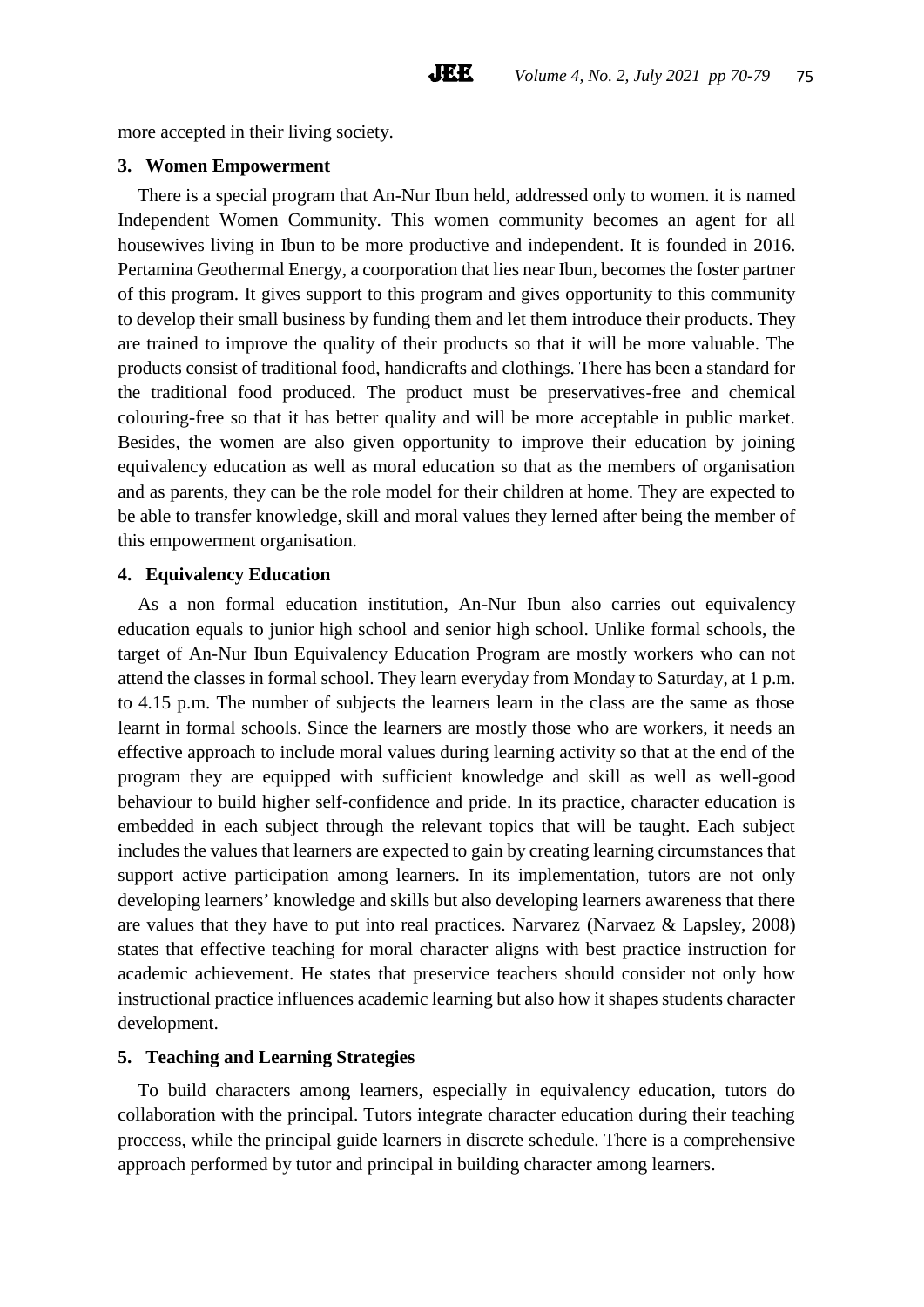Purwati, Noor & Rukanda. (2021). The Implementation Of Character Education To 76 Foster Learners' Core Value At An-Nur Ibun Community Learning Center

| Core<br><b>Value</b> | <b>Religious</b>        | <b>Nationalist</b>                                                     | Independence Communal     | work                         | <b>Integrity</b>              |
|----------------------|-------------------------|------------------------------------------------------------------------|---------------------------|------------------------------|-------------------------------|
| Sub-<br>Core         | Tollerance              | Appreciating<br>Indonesian<br>culture                                  | Hard-working              | Respectful<br>to others      | Honesty                       |
|                      | Self-<br>confidence     | Conserving<br>culture                                                  | Bravery and<br>survival   | Collaborat<br>ion            | Faithfulness                  |
|                      | Sincerity               | Willingly<br>sacrifice                                                 | Being<br>Profession<br>al | Inclusive                    | Fairness                      |
|                      | Anti-bullying           | Compliance and<br>discipline                                           | Creativity                | Highly<br>committed          | Responsible                   |
|                      | Environment<br>friendly | Respecting the<br>diversity<br>(ethnics,<br>religions, and<br>culture) | Long life-<br>learners    | Eagerness to<br>be volunteer | Respecting<br>others' dignity |

The table below shows each core value and its sub-core that has been implemented in building character at An-Nur Ibun Community Learning Center through series of activities.

### **1. Religious**

To develop tolerance as the sub-core value, tutors and learners do dzuhur prayer, moslem regular worship at noon, together in mosque everyday during the school days. Their attendance is then recorded by one of the administration staffs for further evaluation and following-up activities. Beside that, during the learning process, learners collaborate with others heterogenously without differenciating their religion and belief. To build self confidence, tutors invite one of the learners to lead the prayer before the lesson begins. To build sincerity, learners are free to choose their own partners and members to do collaboration during learning process. To avoid bullying among learners, tutors and management staff conduct character building session every Saturday. In this session, the source person (the principal of An-Nur Ibun Learning Center), strengthen learners' character and maintain learners' mental health by having open discussion, invite learners to do the demonstration of their personal skills, and share her experiences. To build self-confidence and collaboration, the institution holds annual feasts to commemorate sacred days such as the commemoration of the Prophet Muhammad SAW, Idul Qurban (the sacrifice day simbolized by slaughtering sacrificial animals such as cow, goat, or sheep), Ramadhan Charity, and some other holly celebrations.

### **2. Nationalist**

The sub-cores for this value are appreciating and conserving Indonesian culture, wilingly sacrifice, compliance, discipline and respecting the diversity (ethnics, religions, and culture). These values are represented in several activities such as the celebration on

**Core and Sub-Core Values Implemented at An-Nur Ibun CLC**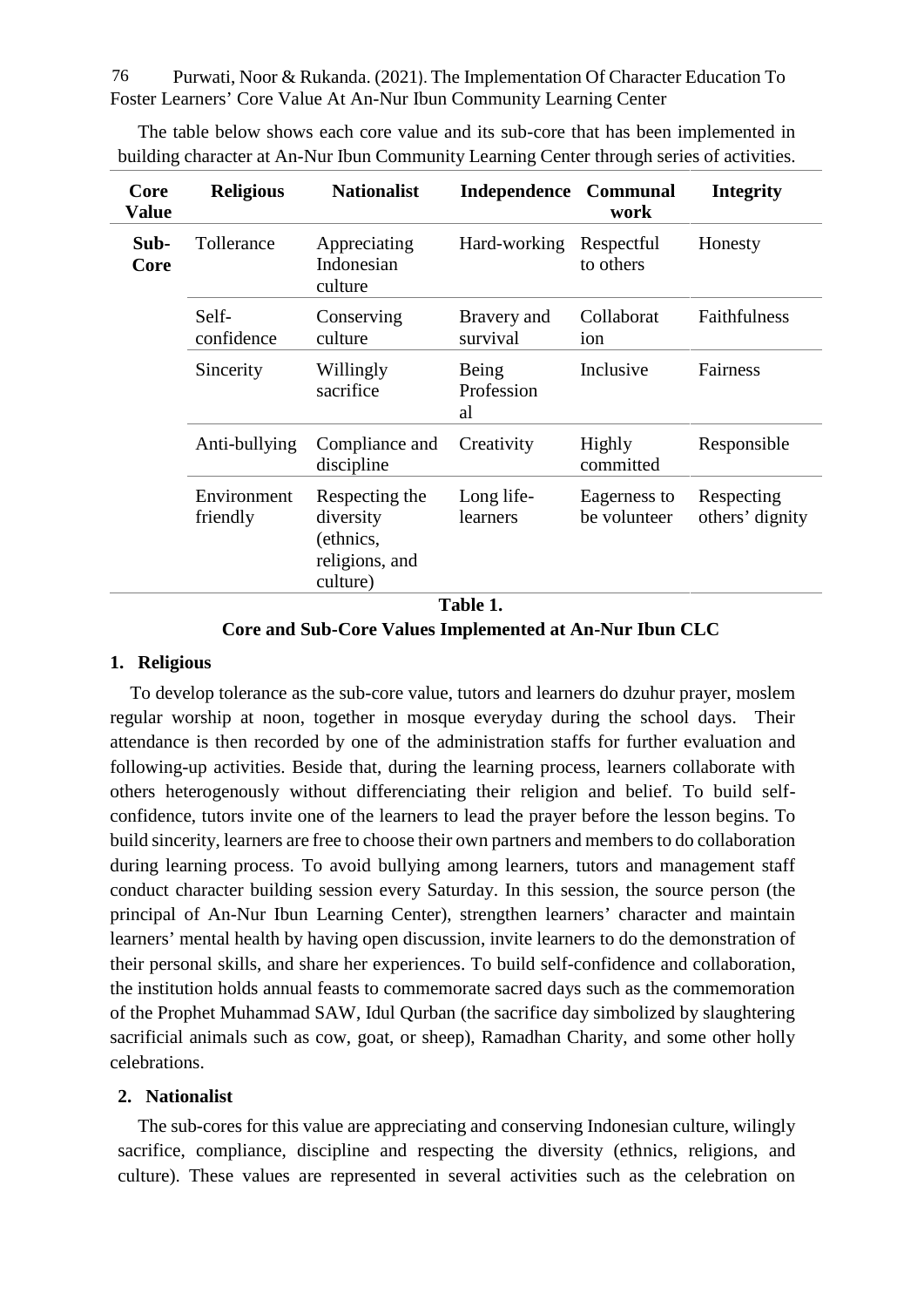Indonesian National days. for example, learners hold flag ceremony and folk games to celebrate Independence Day. Besides, learners also study art and culture as one of the subjects at school. In this subject, they singing national anthem and other national songs to liven up their national spirit as Indonesian citizen.

**JEE** 

# **3. Independent**

An-Nur Ibun Community Learning Center educates and trains learners form different ages, economic and family background, as well as different culture. This condition becomes a challenge for the institution to cosider the appropriate method as a treatment for all learners. The independent sub-cores are in line with An-Nur Ibun Community Learning Center Vision, which is to build religious, noble character, creative, innovative, having enterpreneurship spirit, competitive and keen on learning. To develop independent character, there have been several programs such as enterprenership, street children nurtutance, women empowerment, and equivalency education.

### **4. Communal work**

As the manifestation of this core value, all institution programs always involve collaboration among learners, learners – tutors, learners – society, learners – other stake holders. Learners are willingly to collaborate in order to get better quality of life, such as when they produce food products, learners, tutors, and corporation as the third party that becomes CSR get involved become decision maker and shared ideas in order to meet the market demand.

### **5. Integrity**

Since there are teenagers and adult learners who enroll An-Nur Ibun community Learning Center, tutors encourage them to be more aware that honesty, fairness, responsibility, fairness and respect become the basic principles in encouraging moral value of life. These sub-core values are manifested during teacing and learning activities in all subjects among learners and tutors as well as during life skill extracurricular activities such as computing, sewing and music and art.

# **Discussion**

Based on the result above, there is a redline that, in fact, An-Nur Ibun Community Learning Center has already intergrated its learning activities with character education comprehensively. It is shown from the activities represented in its programs; it can be concluded that the five core values have already been developed implicitly through all activities which are represented in all programs. However, it is not easy to meet the expected outcomes. Participation and collaboration among tutors, management staffs, parents, and community such as local authoroties become the key success to the development of character education at An-Nur Ibun Community Learning Center. Moreover, during its implementation,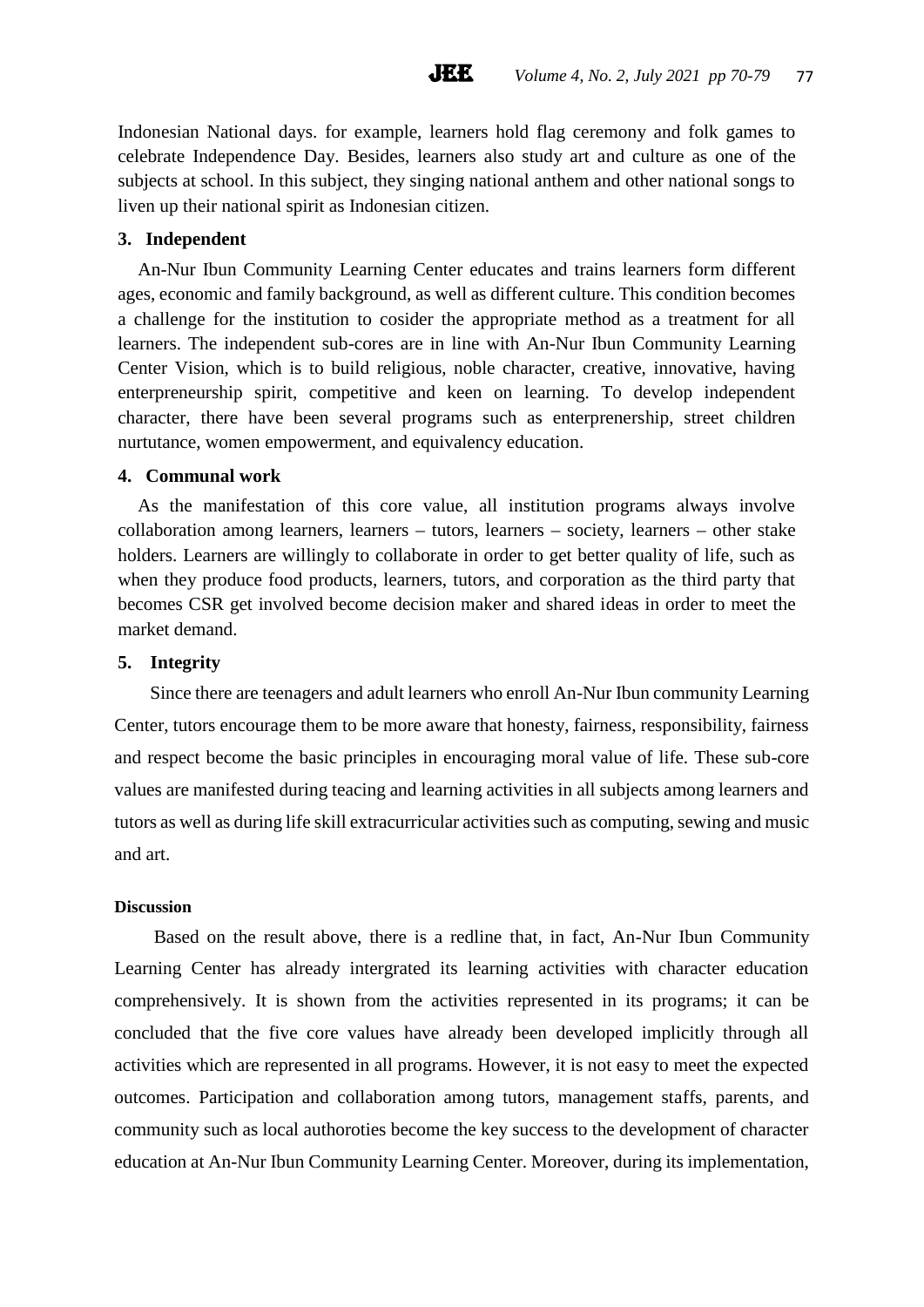Purwati, Noor & Rukanda. (2021). The Implementation Of Character Education To 78 Foster Learners' Core Value At An-Nur Ibun Community Learning Center

there is obstacle that can not be avoided. The obstacle mostly comes from the learners. For example, in Street Children Nurturant program, tutors should consider a meticulous approach in order to be able to reach them. The appropriate strategy and approach will get learners' interest in which, at the end, will be able to engage them in the programs that the institution offers. Beside the high support from the institution personel such as principal, tutors, management staffs, parents, and local authorities that makes all program successful, there is also other party that plays an important role in the success of these programs. It is the coorporation, Pertamina Geothermal Energy, that gives funds and able to create connection and network between learners and community. The success of An-Nur Ibun Community Learning Center programs can reach its fullest potential because of the highest support of all.

### **CONCLUSION**

An-Nur Ibun Community Learning Center has become a good model of non formal education institution that is successful in creating pupils who have knowledge, skills, and attitude comprehensively. Although there are challenges during the programs, a good collaboration among institution personel, parents, local authorities and its stake holders are able to create and develop pupils who are ready to be part of the society. The decent planning, good collaboration, and suitable approaches play important role in the succcess of the program. An-Nur Ibun Community Learning Center can be a good model that integrates knowledge, skill and character education comprehensively. Since character education is issued by the government, in fact An-Nur Ibun Community Learning Center has become the pioneer and the sample of Community Learning Center that reach the untouchable part of the society.

### **REFERENCES**

- Bakar, K. A. A., & Noor, I. H. (2018). PENUMBUHAN NILAI KARAKTER NASIONALIS PADA SEKOLAH DASAR DI KABUPATEN JAYAPURA PAPUA. Cakrawala Pendidikan 37(1), 42-56.
- Devries, R. (1999). Implications of Piaget's Constructivist Theory for Character Education. Action in Teacher Education,  $20(4)$ ,  $39-47$ . https://doi.org/10.1080/01626620.1999.10462933
- Hood, K. (2011). Character education and parental involvement: Impact on academic achievement. New Jersey, USA. Rowan University.